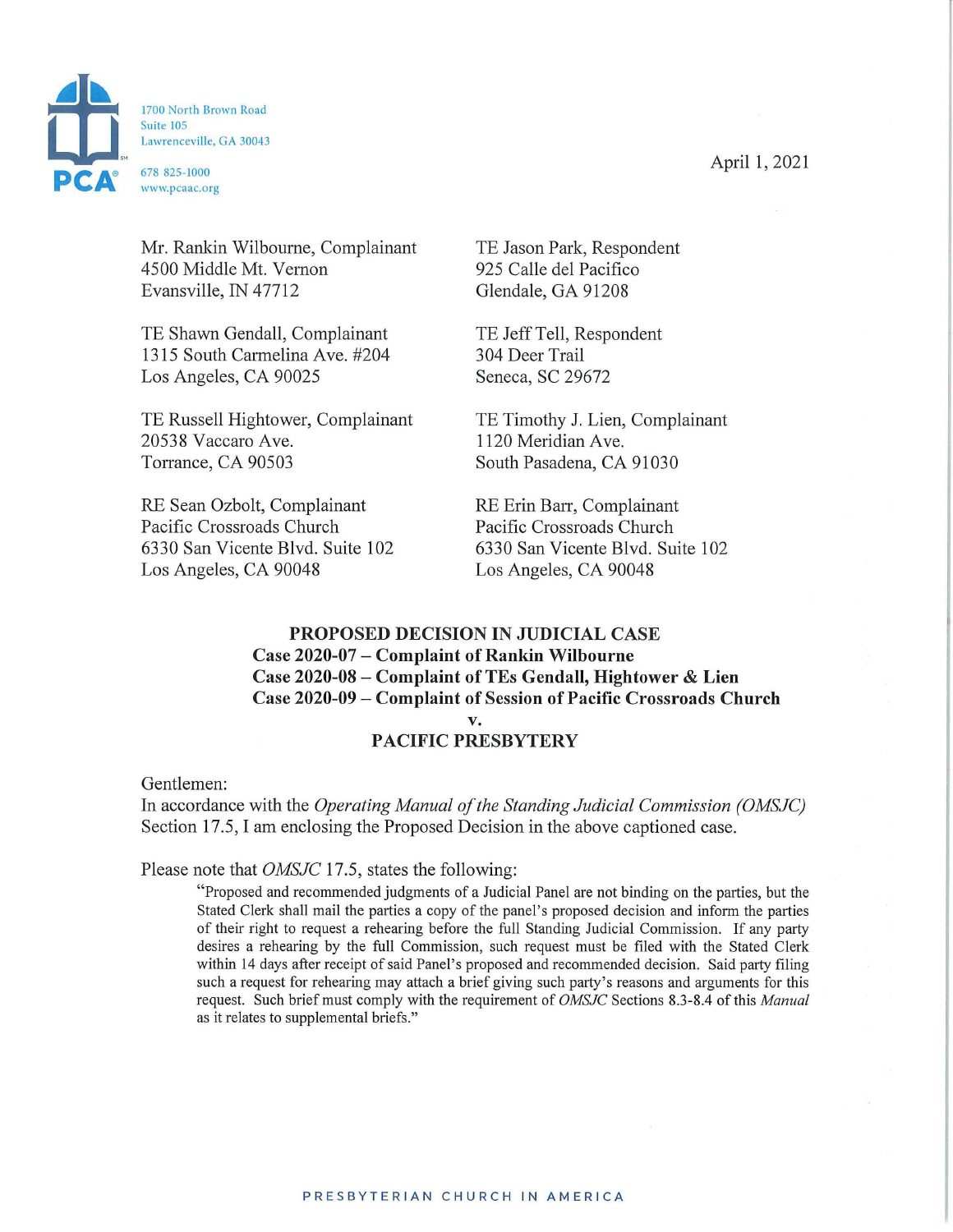## **II. STATEMENT OF THE ISSUE**

Did Presbytery err on Febrnary 8, 2020 in how it handled a *BCO* 38-1 Case Without Process?

## **III. JUDGMENT**

Yes. Therefore, the Complaint is sustained, and the censure of deposition is annulled.

Please note that you may request a rehearing before the full Commission *(OMSJC* 17.5) and may submit a five-page supplemental brief in support thereof *(OMSJC* 8.3-8.4) within fourteen (14) days of receipt of this notification. Such submissions should be filed with the Office of the Stated Clerk. Neither facsimiles nor Emails will be allowed for purposes of filing ( *OMSJC* 18.10).

You should further be advised of the method for computing time as delineated in *OMSJC*  18.9 and 18.10.

If no rehearing is requested or granted, the proposed decision of the panel will be reviewed and decided by the full Commission at the next meeting of the full commission *(OMSJC* 17.8) whenever that may be scheduled.

The *Book of Church Order* and the *Operating Manual of the SJC* are available online at http://www.pcaac.org/resources/bco/.

Your Servant in Christ,

\, µ,\_ \_\_\_\_ 7 7~~- ✓ ~

Bryan Chapell Stated Clerk, *Pro Tempore,* PCA

LP

Enclosure: Cc: Proposed Decision TE Jerrard Heard, Presbytery Clerk of Pacific Presbytery TE Larry Hoop, Assistant for Complainants TE Dominic Aquila, Assistant for Respondents TE Fred Greco, Chairman, SJC RE John Bise, V. Chairman, SJC RE Sam Duncan, Secretary, SJC RE Jack Wilson, Assistant Secretary, SJC